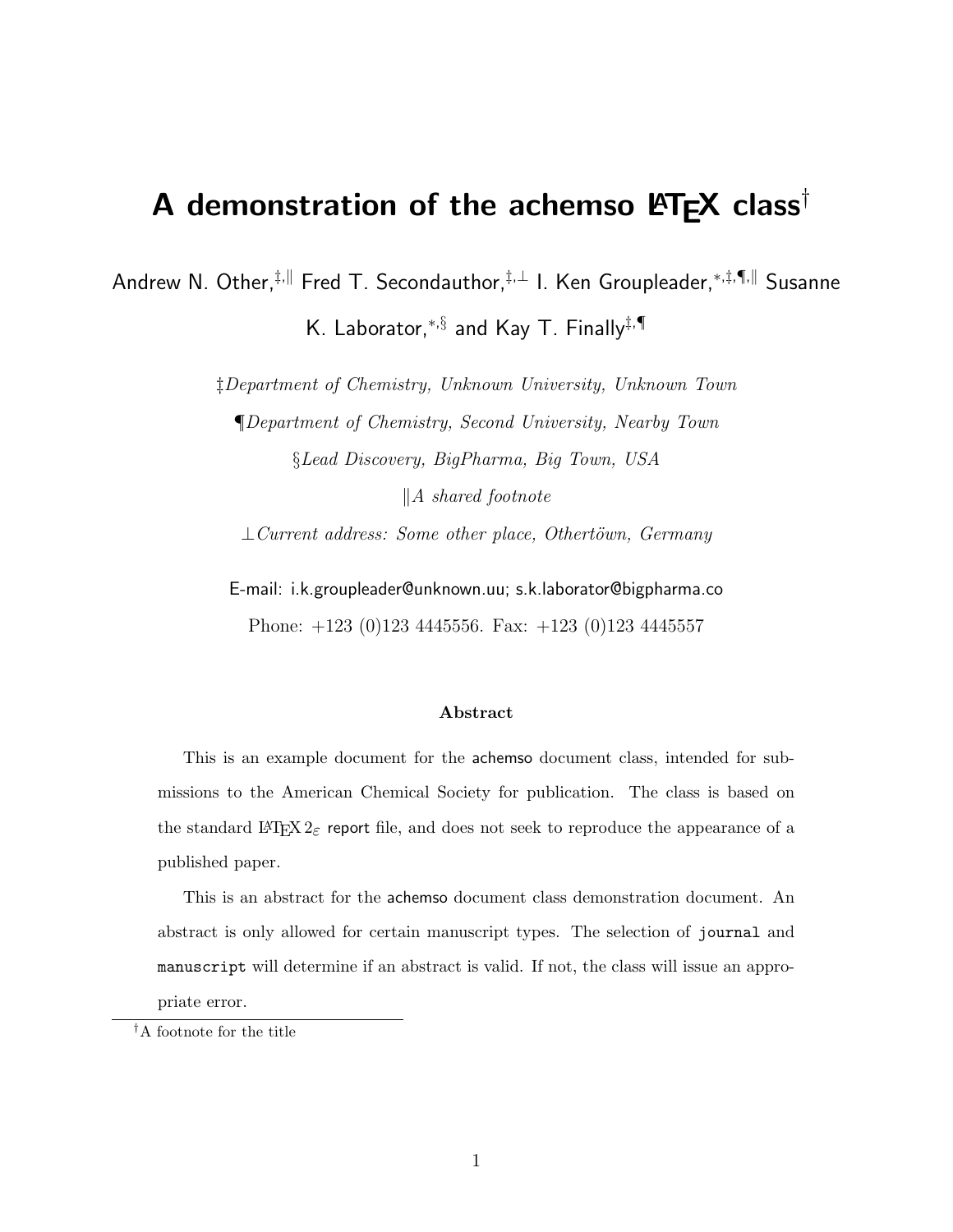# Introduction

This is a paragraph of text to fill the introduction of the demonstration file. The demonstration file attempts to show the modifications of the standard L<sup>AT</sup>EX macros that are implemented by the achemso class. These are mainly concerned with content, as opposed to appearance.

# Results and discussion

#### Outline

The document layout should follow the style of the journal concerned. Where appropriate, sections and subsections should be added in the normal way. If the class options are set correctly, warnings will be given if these should not be present.

#### References

The class makes various changes to the way that references are handled. The class loads natbib, and also the appropriate bibliography style. References can be made using the normal method; the citation should be placed before any punctuation, as the class will move it if using a superscript citation style.<sup>1-4</sup> The use of **natbib** allows the use of the various citation commands of that package: Abernethy et al. have shown something, in 1999, or as given by Ref. 1. Long lists of authors will be automatically truncated in most article formats, but not in supplementary information or reviews.<sup>6</sup> If you encounter problems with the citation macros, please check that your copy of natbib is up to date. The demonstration database file achemso-demo.bib shows how to complete entries correctly. Notice that "et al." is auto-formatted using the \latin command.

Multiple citations to be combined into a list can be given as a single citation. This uses the mciteplus package.<sup>7</sup> Citations other than the first of the list should be indicated with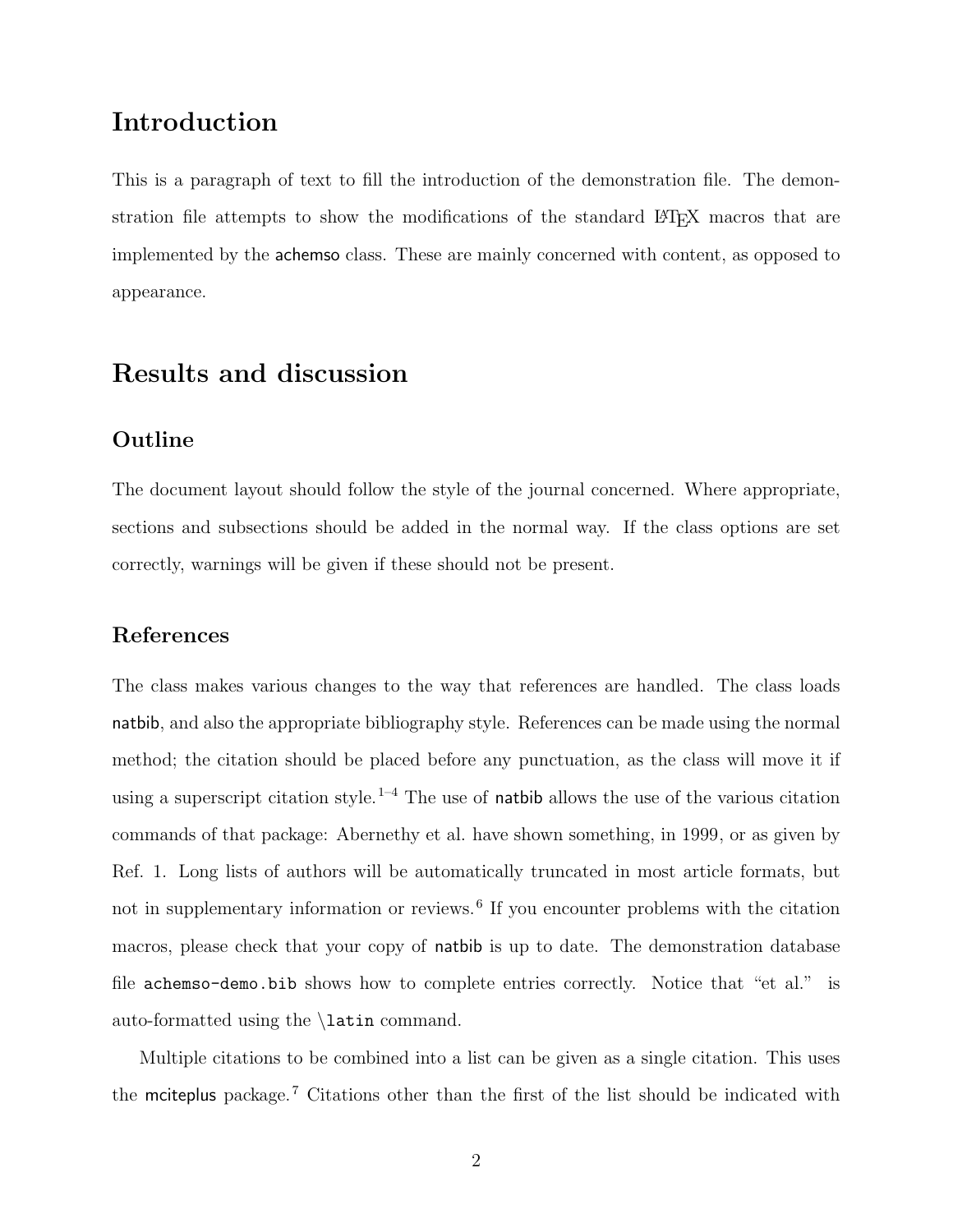a star. If the mciteplus package is not installed, the standard bibliography tools will still work but starred references will be ignored. Individual references can be referred to using \mciteSubRef: "ref. 7.c".

The class also handles notes to be added to the bibliography. These should be given in place in the document.<sup>8</sup> As with citations, the text should be placed before punctuation. A note is also generated if a citation has an optional note. This assumes that the whole work has already been cited: odd numbering will result if this is not the case.<sup>9</sup>

#### Floats

New float types are automatically set up by the class file. The means graphics are included as follows (Scheme 1). As illustrated, the float is "here" if possible.

> Your scheme graphic would go here: .eps format for  $\mathbb{F}$ F<sub>F</sub>X or .pdf (or .png) for pdf  $\mathbb{F}$ F<sub>F</sub>X ChemDraw files are best saved as .eps files: these can be scaled without loss of quality, and can be converted to .pdf files easily using eps2pdf.

> > Scheme 1: An example scheme

As well as the standard float types table and figure, the class also recognises scheme, chart and graph.

Figure 1: An example figure

Charts, figures and schemes do not necessarily have to be labelled or captioned. However, tables should always have a title. It is possible to include a number and label for a graphic without any title, using an empty argument to the \caption macro.

The use of the different floating environments is not required, but it is intended to make document preparation easier for authors. In general, you should place your graphics where they make logical sense; the production process will move them if needed.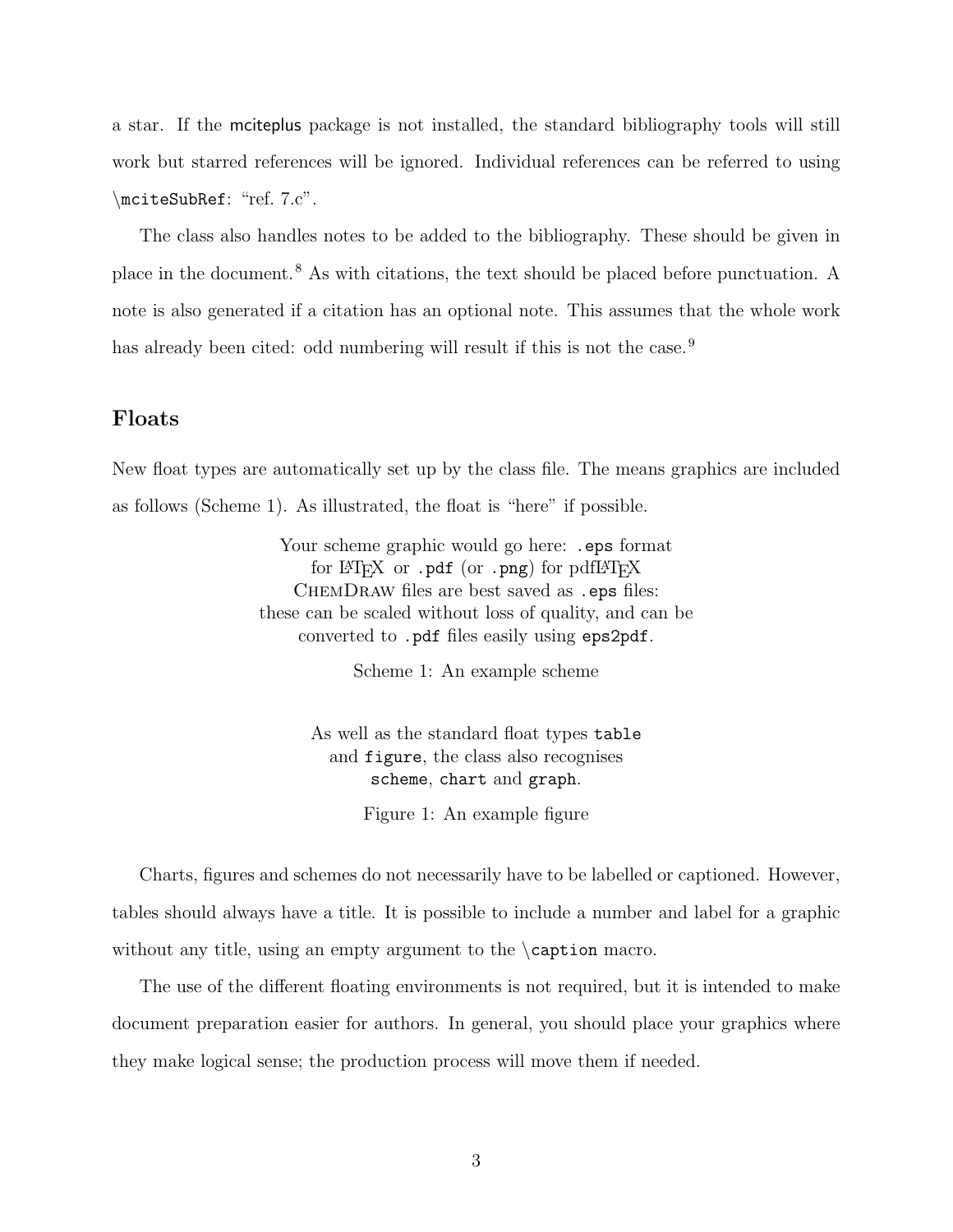#### Math(s)

The achemso class does not load any particular additional support for mathematics. If packages such as amsmath are required, they should be loaded in the preamble. However, the basic  $\mathbb{P}\mathrm{Tr} X$  math(s) input should work correctly without this. Some inline material  $y = mx + c$  or  $1 + 1 = 2$  followed by some display.

$$
A = \pi r^2
$$

It is possible to label equations in the usual way (Eq. 1).

$$
\frac{\mathrm{d}}{\mathrm{d}x}r^2 = 2r\tag{1}
$$

This can also be used to have equations containing graphical content. To align the equation number with the middle of the graphic, rather than the bottom, a minipage may be used.

> As illustrated here, the width of the minipage needs to allow some space for the number to fit in to. (2)

## Experimental

The usual experimental details should appear here. This could include a table, which can be referenced as Table 1. Notice that the caption is positioned at the top of the table.

Table 1: An example table

| Header one  | Header two  |
|-------------|-------------|
| Entry one   | Entry two   |
| Entry three | Entry four  |
| Entry five  | Entry five  |
| Entry seven | Entry eight |

Adding notes to tables can be complicated. Perhaps the easiest method is to generate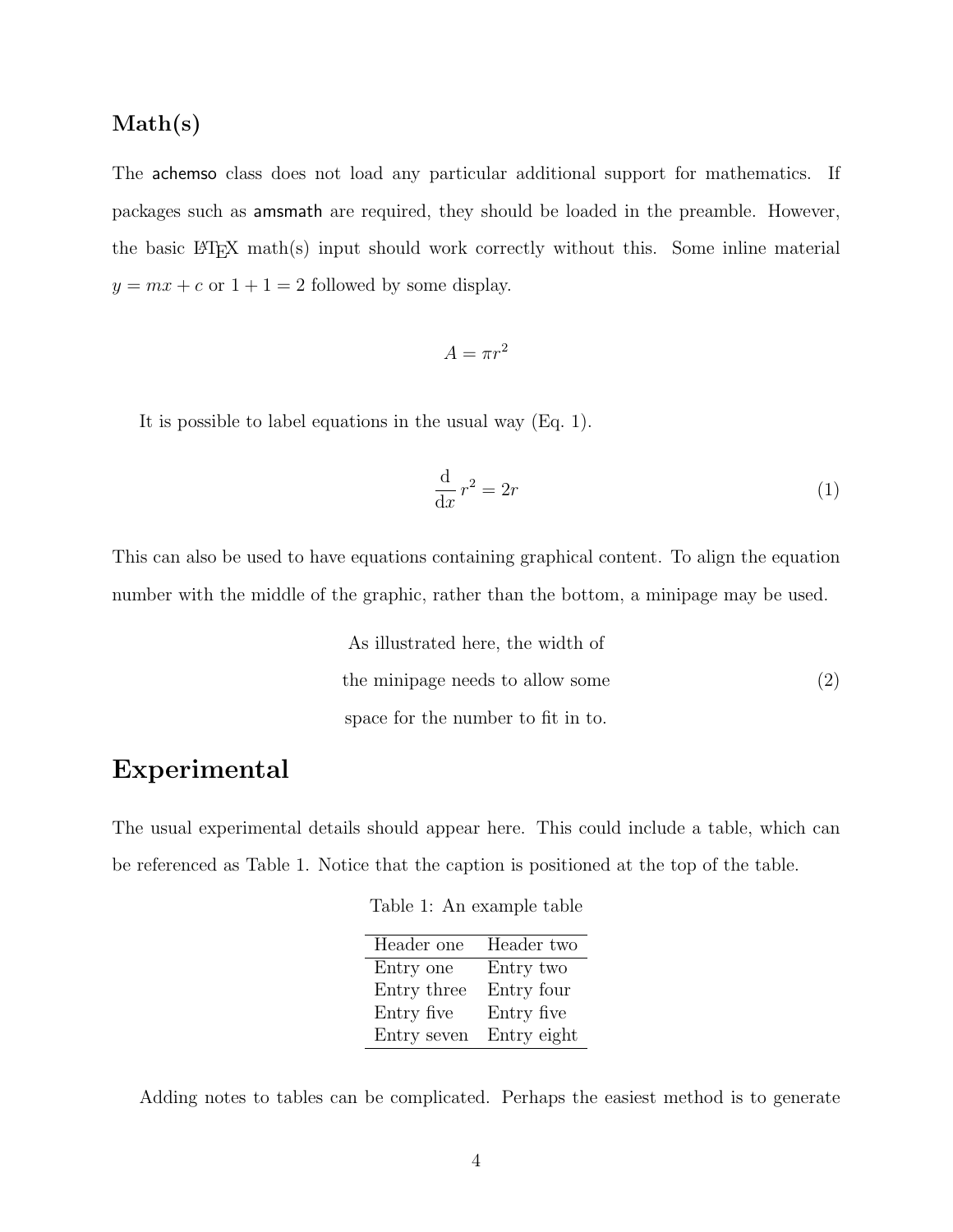these using the basic \textsuperscript and \emph macros, as illustrated (Table 2).

| Header one                                       | Header two |
|--------------------------------------------------|------------|
| $Entry$ one <sup><math>a</math></sup>            | Entry two  |
| Entry three <sup><math>b</math></sup> Entry four |            |
| $\alpha$ Some text; $\delta$ Some more text.     |            |

Table 2: A table with notes

The example file also loads the optional mhchem package, so that formulas are easy to input:  $\ceq$  (H2SO4) gives  $H_2SO_4$ . See the use in the bibliography file (when using titles in the references section).

The use of new commands should be limited to simple things which will not interfere with the production process. For example,  $\mu$ command has been defined in this example, to give italic, mono-spaced text: some text.

### Extra information when writing JACS Communications

When producing communications for  $J.$  Am. Chem. Soc., the class will automatically lay the text out in the style of the journal. This gives a guide to the length of text that can be accommodated in such a publication. There are some points to bear in mind when preparing a JACS Communication in this way. The layout produced here is a model for the published result, and the outcome should be taken as a *quide* to the final length. The spacing and sizing of graphical content is an area where there is some flexibility in the process. You should not worry about the space before and after graphics, which is set to give a guide to the published size. This is very dependant on the final published layout.

You should be able to use the same source to produce a JACS Communication and a normal article. For example, this demonstration file will work with both type=article and type=communication. Sections and any abstract are automatically ignored, although you will get warnings to this effect.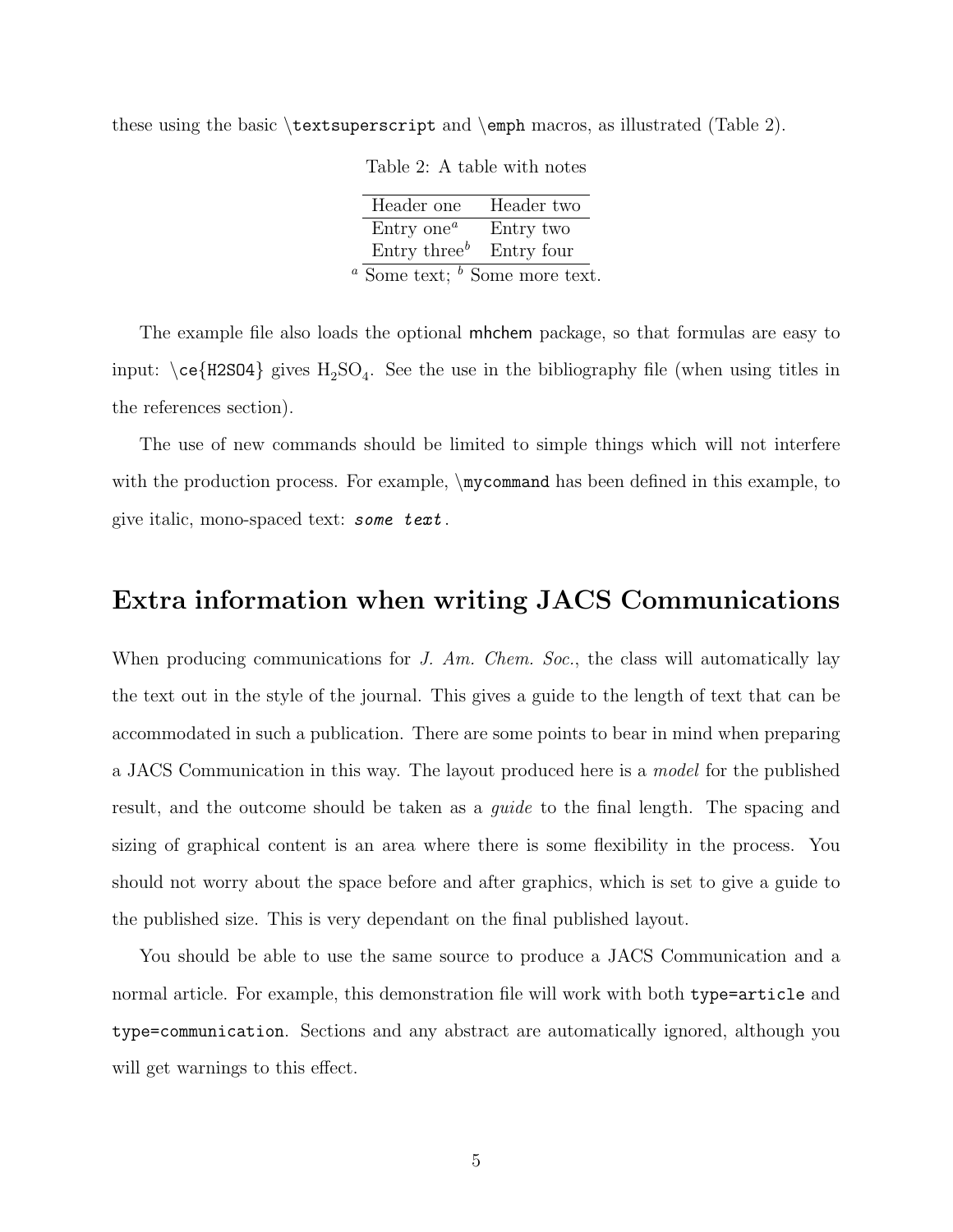# Acknowledgement

Please use "The authors thank ..." rather than "The authors would like to thank ...".

The author thanks Mats Dahlgren for version one of achemso, and Donald Arseneau for the code taken from cite to move citations after punctuation. Many users have provided feedback on the class, which is reflected in all of the different demonstrations shown in this document.

# Supporting Information Available

This will usually read something like: "Experimental procedures and characterization data for all new compounds. The class will automatically add a sentence pointing to the information on-line:

# References

- (1) Abarca, A.; Gómez-Sal, P.; Martín, A.; Mena, M.; Poblet, J. M.; Yélamos, C. Ammonolysis of mono(pentamethylcyclopentadienyl) titanium(IV) derivatives. *Inorg. Chem.* 2000, 39, 642–651.
- (2) Abernethy, C. D.; Codd, G. M.; Spicer, M. D.; Taylor, M. K. A highly stable N-heterocyclic carbene complex of trichloro-oxo-vanadium(v) displaying novel Cl— C(carbene) bonding interactions. J. Am. Chem. Soc. 2003, 125, 1128–1129.
- (3) Friedman-Hill, E. Jess in Action: Java Rule-based Systems, 1st ed.; Manning Publications Co.: Greenwich, CT, USA, 2003.
- (4) Communication from the European Commission to the European Council and the European Parliament: 20 20 by 2020: Europe's climate change opportunity; European Commission: Brussels, Belgium, 2008.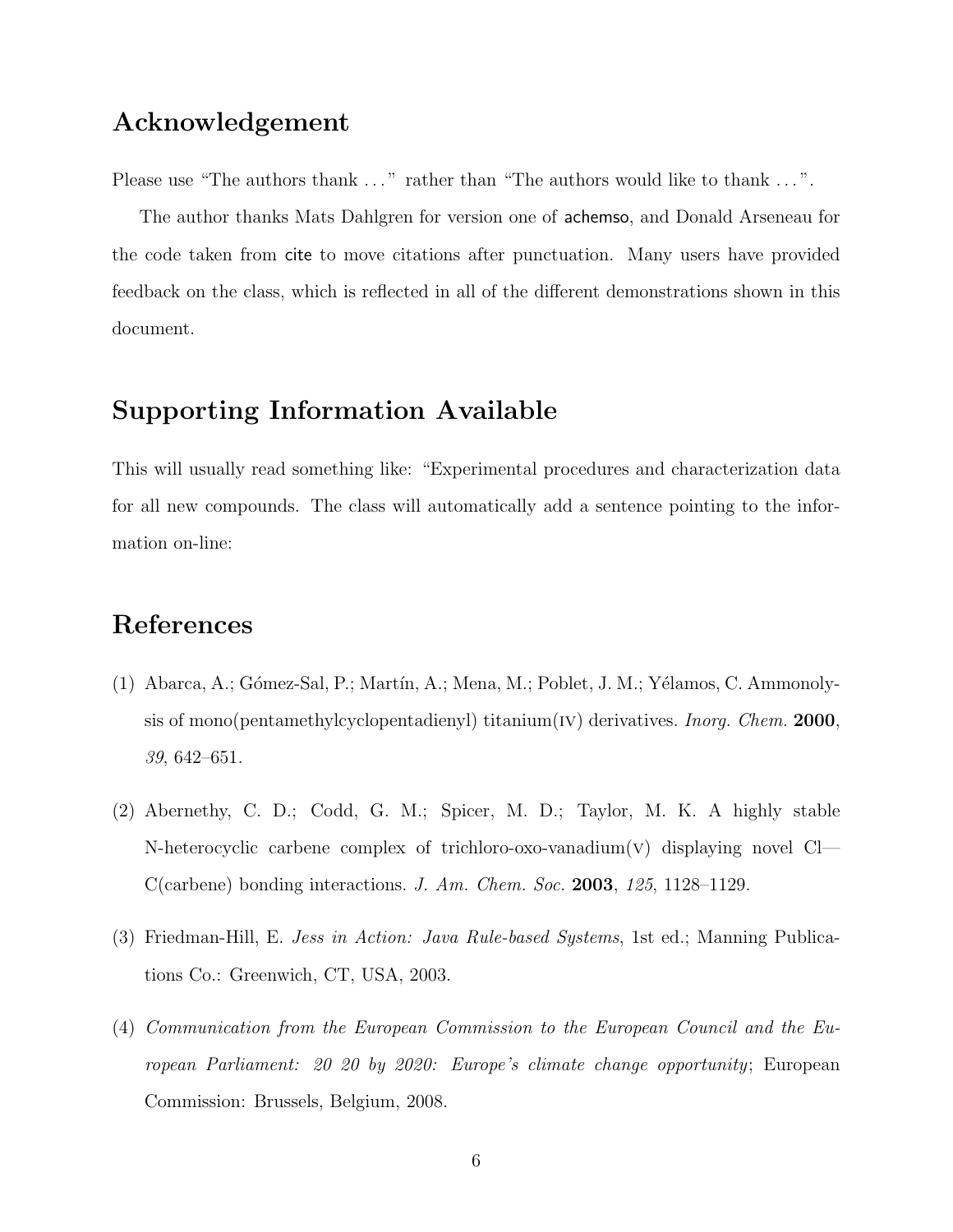- (5) Cotton, F. A.; Wilkinson, G.; Murillio, C. A.; Bochmann, M. Advanced Inorganic Chemistry, 6th ed.; Wiley: Chichester, United Kingdom, 1999.
- (6) Frisch, M. J. et al. Gaussian 03. Gaussian, Inc.: Wallingford, CT, 2004.
- (7) (a) Johnson, A. L. (E. I. du Pont de Nemours). 1-(Alkylsubstituted phenyl)imidazoles useful in ACTH reverse assay. US Patent 3637731, 1972; (b) Arduengo, A. J., III; Dias, H. V. R.; Harlow, R. L.; Kline, M. Electronic stabilization of nucleophilic carbenes. J. Am. Chem. Soc. 1992, 114, 5530–5534; (c) Appelhans, L. N.; Zuccaccia, D.; Kovacevic, A.; Chianese, A. R.; Miecznikowski, J. R.; Macchioni, A.; Clot, E.; Eisenstein, O.; Crabtree, R. H. An anion-dependent switch in selectivity results from a change of C—H activation mechanism in the reaction of an imidazolium salt with  $\text{IrH}_5(\text{PPh}_3)_2$ . J. Am. Chem. Soc. 2005, 127, 16299–16311; (d) Arduengo, A. J., III; Gamper, S. F.; Calabrese, J. C.; Davidson, F. Low-coordinate carbene complexes of nickel(0) and platinum(0). J. Am. Chem. Soc. 1994, 116, 4391–4394.
- (8) This is a note. The text will be moved the the references section. The title of the section will change to "Notes and References".
- (9) Ref. 5, p. 1.